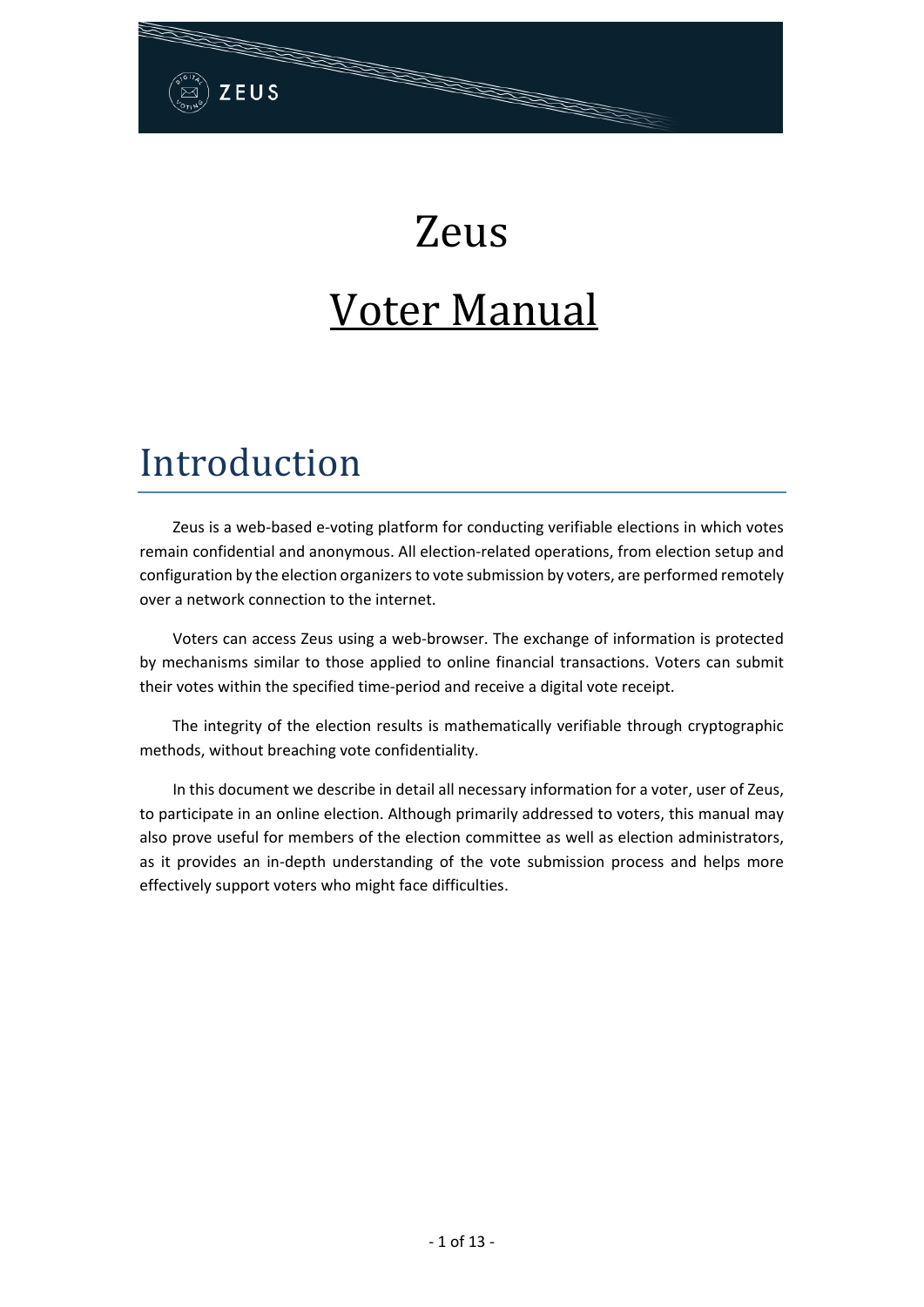# Prior to Polls Opening

As soon as the election has been set up and its parameters finalized, the election administrator will send a message to all registered voters through e-mail. The message contains useful information regarding the user's participation in the election, such as the starting and ending dates and contact information [\(Figure 1\)](#page-2-0).

| Zeus Elections -- Time to Vote                                                                                                                                                                                                                                                                    |                                  |  |
|---------------------------------------------------------------------------------------------------------------------------------------------------------------------------------------------------------------------------------------------------------------------------------------------------|----------------------------------|--|
| <b>Zeus Elections</b><br>to me $\boxed{\mathbf{v}}$                                                                                                                                                                                                                                               | 11:10 (7 minutes ago) $\sqrt{2}$ |  |
| Legitimate recipient: Griffin Julia                                                                                                                                                                                                                                                               |                                  |  |
| Dear voter.                                                                                                                                                                                                                                                                                       |                                  |  |
| You are invited to vote in the poll:                                                                                                                                                                                                                                                              | <b>Starting/Ending</b>           |  |
| <b>Rector Elections</b><br><b>Rector Election</b>                                                                                                                                                                                                                                                 | date and time                    |  |
| starting Nov. 14, 2016, 4 p.m.,<br>and ending Nov. 17, 2016, midnight<br>Your registration ID is: 2.                                                                                                                                                                                              |                                  |  |
| To submit your vote, follow the link below                                                                                                                                                                                                                                                        |                                  |  |
| https://zeus.grnet.gr/zeus/elections/acbf6426-52a7-41b7-8584-797390c8c466/polls/d01fabe8-444b-4256-b100-<br>faed8e032c4f/l/4d19121f-f35a-4c56-8102-d47311a3bb84/knrMPeXxBCa4                                                                                                                      |                                  |  |
| Information:                                                                                                                                                                                                                                                                                      |                                  |  |
| * You can vote more than once. Only your last vote will be counted.                                                                                                                                                                                                                               | <b>Link to Zeus voting web</b>   |  |
| * For information about the voting you can contact the trustees by phone,                                                                                                                                                                                                                         | application                      |  |
| 213-123 4567                                                                                                                                                                                                                                                                                      |                                  |  |
| or by email,                                                                                                                                                                                                                                                                                      |                                  |  |
| rectorelections2016@gmail.com                                                                                                                                                                                                                                                                     | <b>Contact</b>                   |  |
| * If you want to initiate an audit vote,<br>the valid audit codes are<br>HDTUb XXzKS ra3cM qYDus<br>Otherwise ignore those codes above.                                                                                                                                                           | <i>information</i>               |  |
| The voting takes place in the web browser in your computer.<br>where your choices are recorded and encrypted before being submitted.<br>We recommend the following browsers:                                                                                                                      |                                  |  |
| - Mozilla Firefox (version 10 or newer)<br>- Google Chrome (version 8.0 or newer)                                                                                                                                                                                                                 |                                  |  |
|                                                                                                                                                                                                                                                                                                   |                                  |  |
| Important:                                                                                                                                                                                                                                                                                        |                                  |  |
| The present message is strictly personal and confidential.<br>Do not forward or show it to others. Do not reply to this.<br>Instead, you can write to rectorelections2016@gmail.com.<br>If you are not the legitimate recipient, please delete this message<br>and contact helpdesk@zeus.grnet.gr |                                  |  |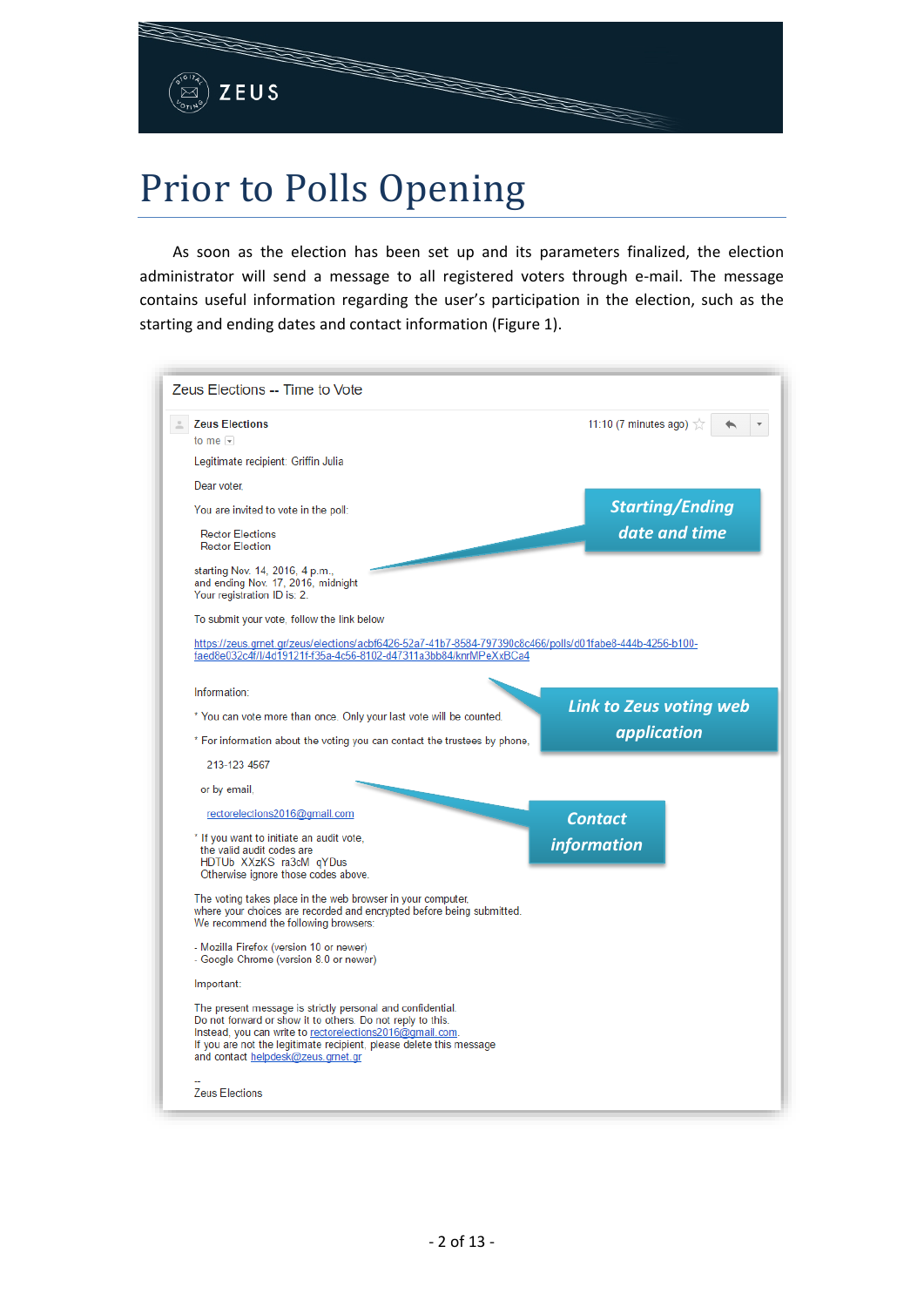

### **Figure 1.** E-mail invitation sent to voters

<span id="page-2-0"></span>The same message also contains a **personal and confidential** link to the Zeus voting web application [\(Figure 1\)](#page-2-0). Using this link, the voter may visit the application at any time and find more info about the election, including the composition of the election committee, the list of candidates, the starting and ending dates. Furthermore, during the time-period specified by the election administrator, the voter will be able to submit his/her vote through the same web application.

It is strongly recommended to save this personal link or the whole message body to a secure offline location, in order to ensure the voter's being able to access Zeus even if there is no access to his/her e-mail account during the voting period. For example, the user could copy the text into a simple text file and save it to his/her personal computer's hard-drive or a portable storage device.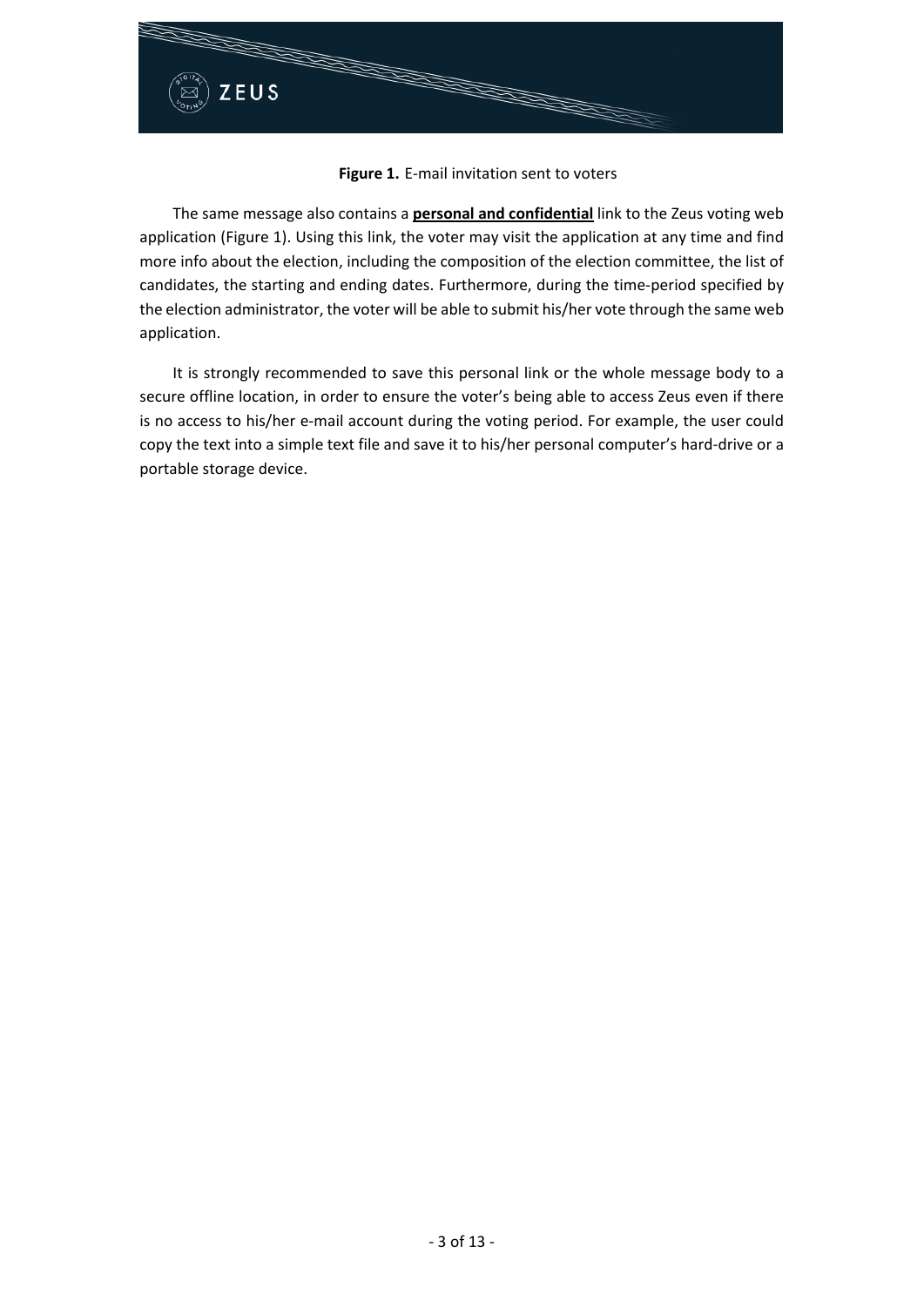

# Vote Casting

By clicking the link in the e-mail invitation, the voter is redirected to the "digital voting booth" of Zeus. There, the voter has access to information regarding the voting period [\(Figure](#page-3-0)  [2\)](#page-3-0), the members of the election committee [\(Figure 3\)](#page-4-0) and the digital ballot [\(Figure 4\)](#page-4-1).

| <b>The Second Second</b><br>ZEUS                                                                 |                                                                                                | <b>RECEIVED BY ANN</b>                  |  |
|--------------------------------------------------------------------------------------------------|------------------------------------------------------------------------------------------------|-----------------------------------------|--|
| proceed to election site                                                                         | You are logged in as voter Griffin Julia - " Rector Elections, Rector Election"<br>logout      |                                         |  |
| <b>Rector Elections</b><br><b>Rector Election</b>                                                |                                                                                                |                                         |  |
| <b>Election information</b>                                                                      | <b>Ballot</b><br><b>Trustees list</b><br>Elections regarding the appointment of the new Rector |                                         |  |
| Voting starts at: Nov. 14, 2016, 4 p.m.                                                          |                                                                                                | Voting ends at: Nov. 17, 2016, midnight |  |
| Voters count: 2                                                                                  |                                                                                                |                                         |  |
|                                                                                                  |                                                                                                |                                         |  |
| <b>Support</b>                                                                                   |                                                                                                |                                         |  |
| Election support email:<br>rectorelections2016@gmail.com<br>Election support phone: 213-123 4567 |                                                                                                | <b>il</b> Enter voting booth            |  |

<span id="page-3-0"></span>**Figure 2.** The "digital voting booth"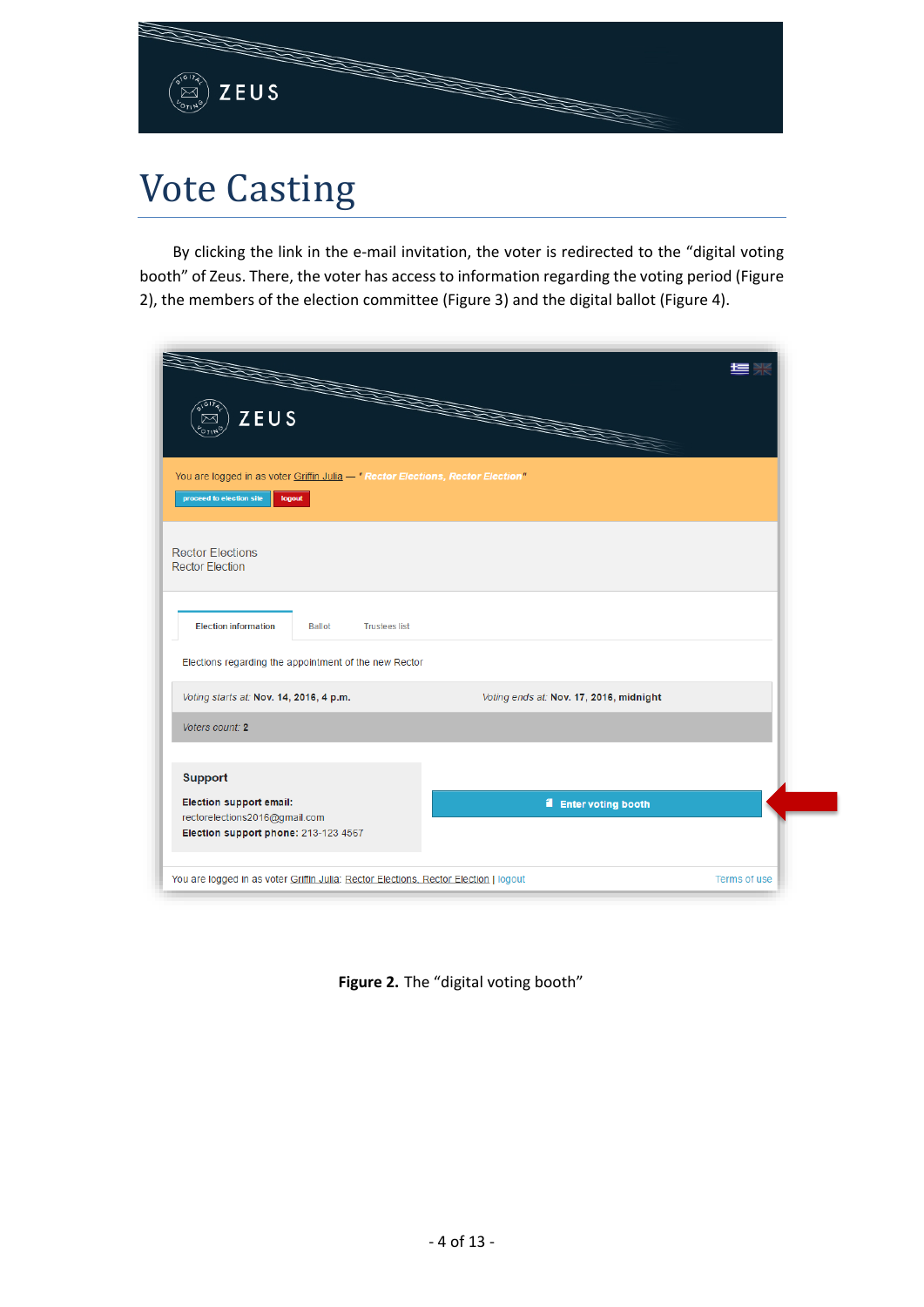

<span id="page-4-0"></span>

**Figure 3.** Composition of the election committee



<span id="page-4-1"></span>In order to initiate the vote submission process, the voter clicks the "Enter voting booth" button [\(Figure 2\)](#page-3-0).

At any point, clicking the button labeled "Information" in the top-right corner, brings up a dialog containing a short description of the election's topic and contact information [\(Figure](#page-5-0)  [5\)](#page-5-0).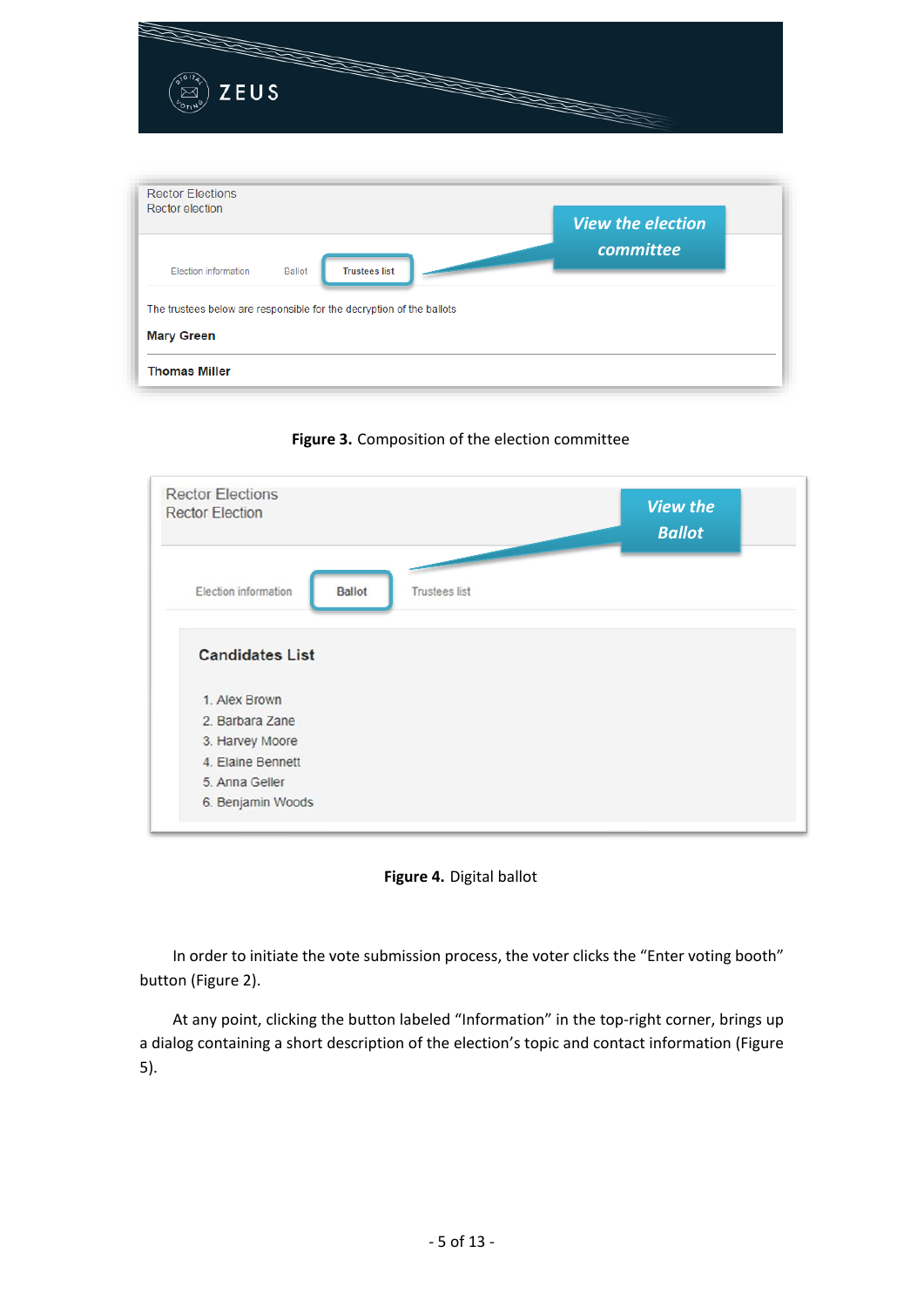

*Information*

Welcome to Zeus' electronic voting booth

To be here you must have followed the invitation link sent to you via email or SMS to vote for «Rector Election».

To submit a ballot follow the instructions. Your progress will be shown at the top of the page, along with other relevant information.

1. Filling in your ballot.

In this step you record your voting selections.

2. Ballot encryption and submission. Your previously recorded selections will be encrypted in your computer by the web browser itself, and then they will be submitted over the network to Zeus. A submission receipt will be sent to you via email.

You can use the invitation link, again, to submit a new ballot. Each time, your new vote will replace the previous one.





<span id="page-5-0"></span>Furthermore, the page contains detailed instructions regarding the ballot submission [\(Figure 6\)](#page-6-0). The process is completed in two steps:

- 1. Filling in the digital ballot
- 2. Ballot encryption and submission

After reading the instructions the voter can click the "Start" button [\(Figure 6\)](#page-6-0).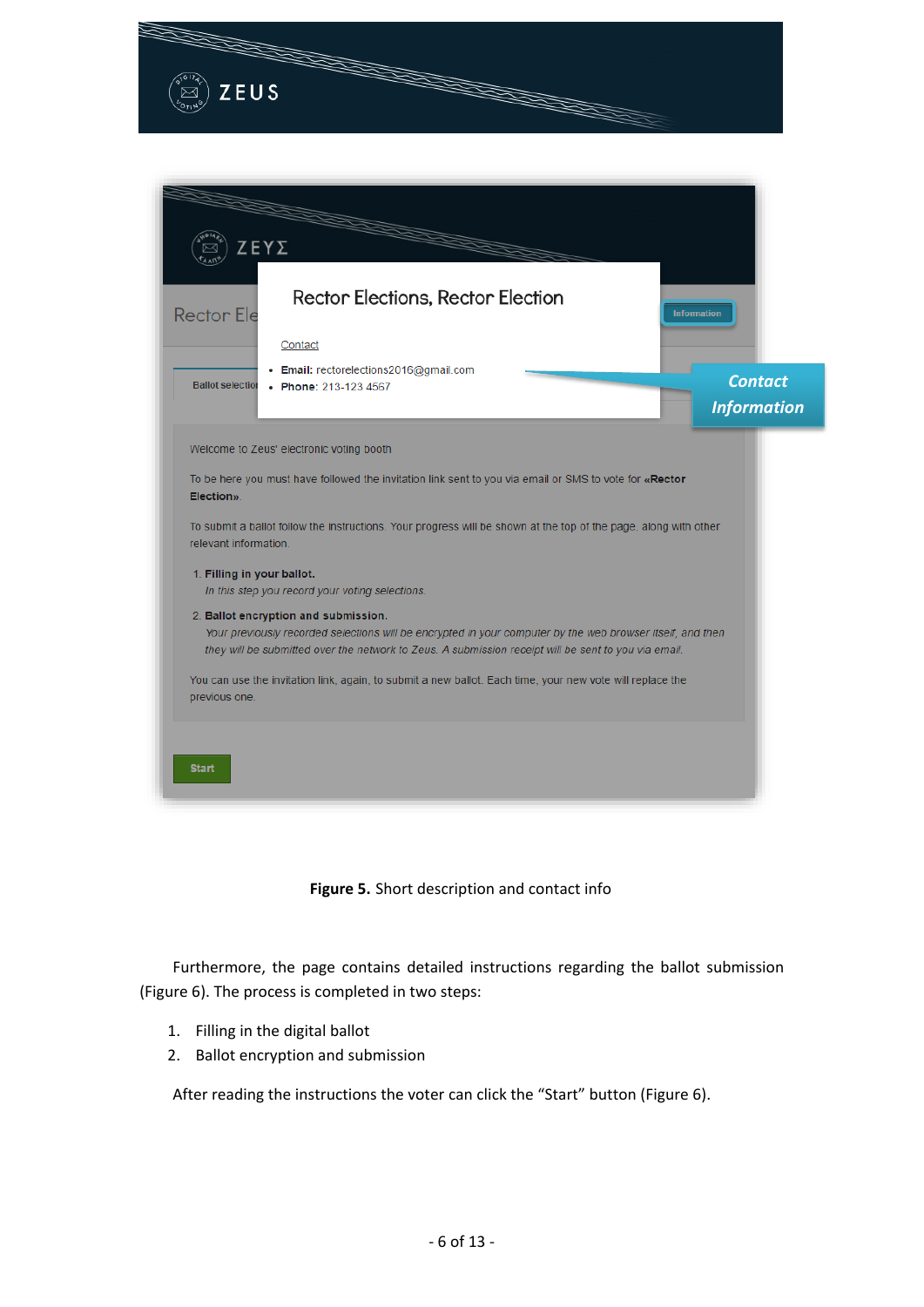

|  | Welcome to Zeus' electronic voting booth |  |
|--|------------------------------------------|--|

To be here you must have followed the invitation link sent to you via email or SMS to vote for «Rector election»

To submit a ballot follow the instructions. Your progress will be shown at the top of the page, along with other relevant information.

1. Filling in your ballot.

In this step you record your voting selections.

#### 2. Ballot encryption and submission.

Your previously recorded selections will be encrypted in your computer by the web browser itself, and then they will be submitted over the network to Zeus. A submission receipt will be sent to you via email.

You can use the invitation link, again, to submit a new ballot. Each time, your new vote will replace the previous one.

# **Start** Poll identifier: f7rwvGSHGkLpWVXxb30RZ59OlaHsiEgrZMzxktvEHys Help Exit

### **Figure 6.** Initiating the vote submission process

<span id="page-6-0"></span>During the first step, the voter interactively fills in the digital ballot according to his/her preferences [\(Figure 7,](#page-7-0) [Figure 8\)](#page-8-0).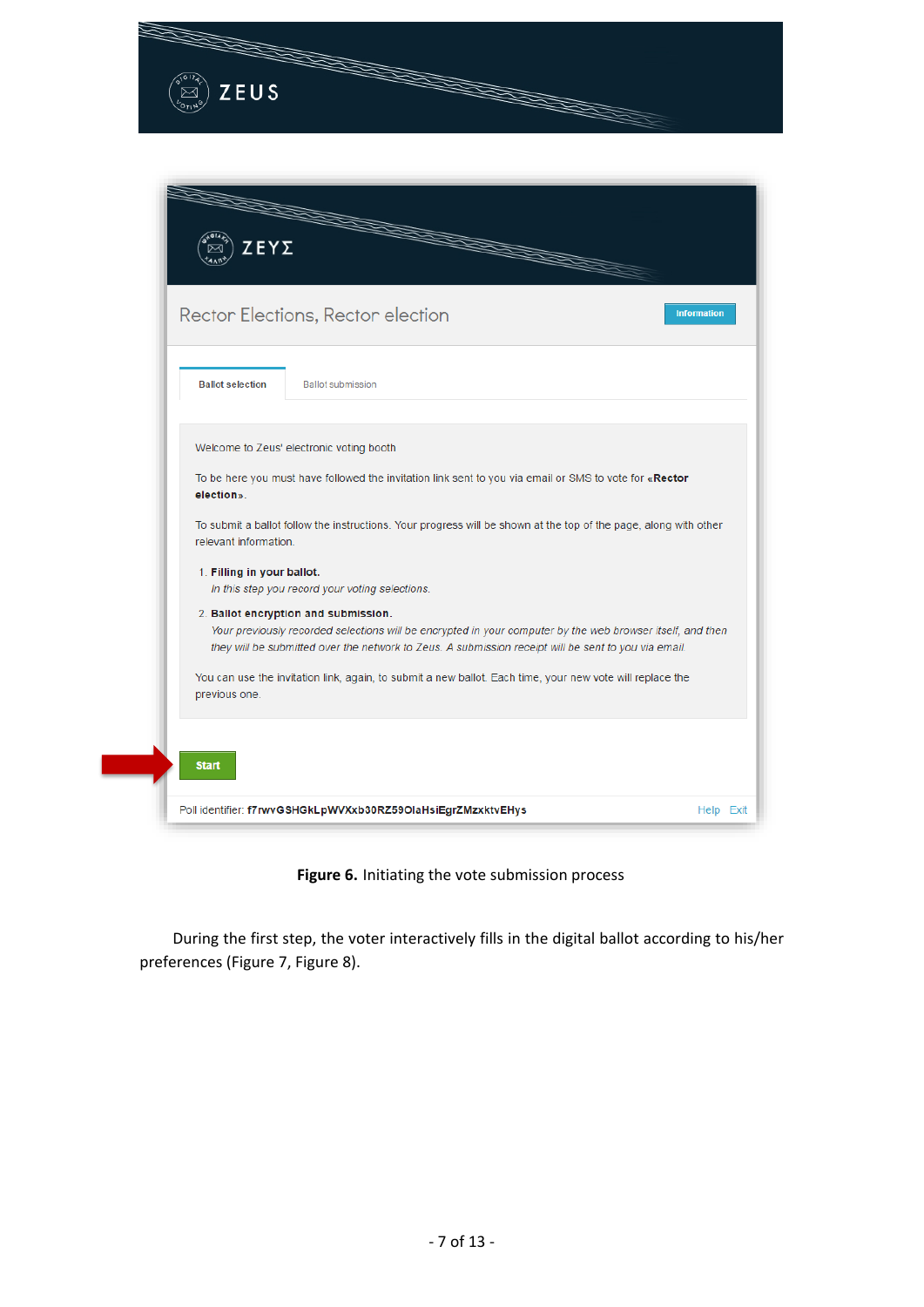|                           | <b>Contractor Contractor</b> |                                                                                                                        |                     |
|---------------------------|------------------------------|------------------------------------------------------------------------------------------------------------------------|---------------------|
| ZEUS<br>↣                 |                              | <b>RECEIVED BY ANN</b>                                                                                                 |                     |
|                           |                              |                                                                                                                        |                     |
|                           |                              |                                                                                                                        |                     |
|                           |                              |                                                                                                                        |                     |
|                           |                              |                                                                                                                        |                     |
| <b>Ballot selection</b>   | <b>Ballot submission</b>     |                                                                                                                        |                     |
|                           |                              |                                                                                                                        |                     |
|                           |                              |                                                                                                                        |                     |
|                           |                              |                                                                                                                        |                     |
|                           |                              | Click on the candidates names on the left to fill your ballot. If you want to remove a choice click over the candidate |                     |
| name on the right column. |                              |                                                                                                                        |                     |
|                           |                              |                                                                                                                        |                     |
| <b>Candidates</b>         |                              | <b>Candidates choices</b>                                                                                              |                     |
|                           | <b>Alex Brown</b>            | <b>Ballot choices 1</b>                                                                                                | <b>Harvey Moore</b> |
|                           | <b>Barbara Zane</b>          | Ballot choices 2                                                                                                       |                     |
|                           |                              |                                                                                                                        |                     |
|                           | <b>Harvey Moore</b>          | Ballot choices 3                                                                                                       |                     |
|                           | <b>Elaine Bennett</b>        | Ballot choices 4                                                                                                       |                     |
|                           |                              |                                                                                                                        |                     |
|                           | <b>Anna Geller</b>           | Ballot choices 5                                                                                                       |                     |
|                           | <b>Benjamin Woods</b>        | Ballot choices 6                                                                                                       |                     |

**Figure 7.** Filling in the digital ballot (1/2)

<span id="page-7-0"></span>In the left column ("Candidates") the voter may view the candidates' names. In the right column ("Candidates choices") the voter's choices are displayed in order of preference. The voter is requested to indicate his/her preference for candidates, by selecting them with the corresponding series. The voter selects the candidate of his/her first choice, then the second one, and so on. The voter may choose any number of candidates, from none (so the ballot is considered "blank vote") to all.

In order to select a candidate, the voter has to simply click on his/her name on the left column. The selected candidate appears then on the right column ("Candidates choices") [\(Figure 7\)](#page-7-0). In the same way, the voter may select the candidate of his/her second choice, and so on [\(Figure 8\)](#page-8-0). The blue background color designates an unselected candidate, while the candidates that have already been selected appear on green background. In a similar way, to remove a candidate from his/her choices, the voter simply clicks on the candidate's name on the **right** column.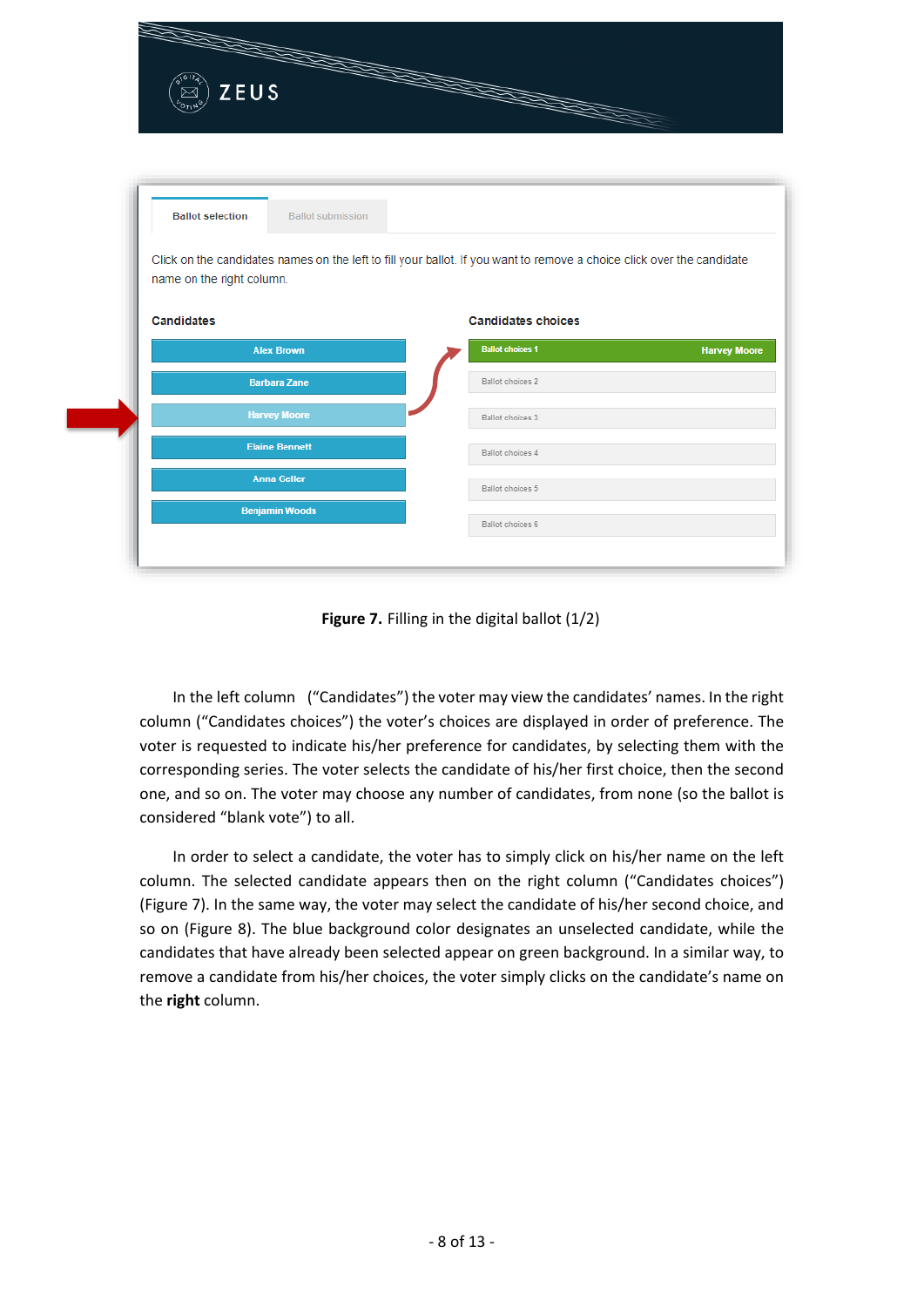| $\overline{G}$                 |                                                                  |                       |
|--------------------------------|------------------------------------------------------------------|-----------------------|
| ZEUS<br>Ø<br>$\sigma_{\rm{H}}$ | <b>PARTY CONTROLLER DESCRIPTION OF REAL PROPERTY AND INCOME.</b> |                       |
|                                |                                                                  |                       |
|                                |                                                                  |                       |
| <b>Candidates</b>              | <b>Candidates choices</b>                                        |                       |
| <b>Alex Brown</b>              | <b>Ballot choices 1</b>                                          | <b>Harvey Moore</b>   |
| <b>Barbara Zane</b>            | <b>Ballot choices 2</b>                                          | <b>Elaine Bennett</b> |
| <b>Harvey Moore</b>            | <b>Ballot choices 3</b>                                          | <b>Alex Brown</b>     |
| <b>Elaine Bennett</b>          | <b>Ballot choices 4</b>                                          | <b>Benjamin Woods</b> |
| <b>Anna Geller</b>             | Ballot choices 5                                                 |                       |
| <b>Benjamin Woods</b>          | Ballot choices 6                                                 |                       |
|                                |                                                                  |                       |

**Figure 8.** Filling in the digital ballot (2/2)

<span id="page-8-0"></span>As soon as the voter has finished filling in the digital ballot, he/she can proceed to the next step by clicking the "Continue" button at the bottom of the page [\(Figure 9\)](#page-8-1).

| Submit audit ballot | <b>Continue</b> |
|---------------------|-----------------|
|---------------------|-----------------|

**Figure 9.** Proceed to step 2 of the vote submission process

<span id="page-8-1"></span>At this stage, the ballot is automatically encrypted by the voter's web browser in order to ensure vote confidentiality. This operation may last a few seconds, depending on the processing power of the voter's computer. Before the final submission of the encrypted vote to the server, the user has the chance to review his/her choices [\(Figure 10\)](#page-9-0). If the user wishes to modify any of his/her choices, he/she can return to the previous step by clicking the "Back to ballot selections" button [\(Figure 10\)](#page-9-0).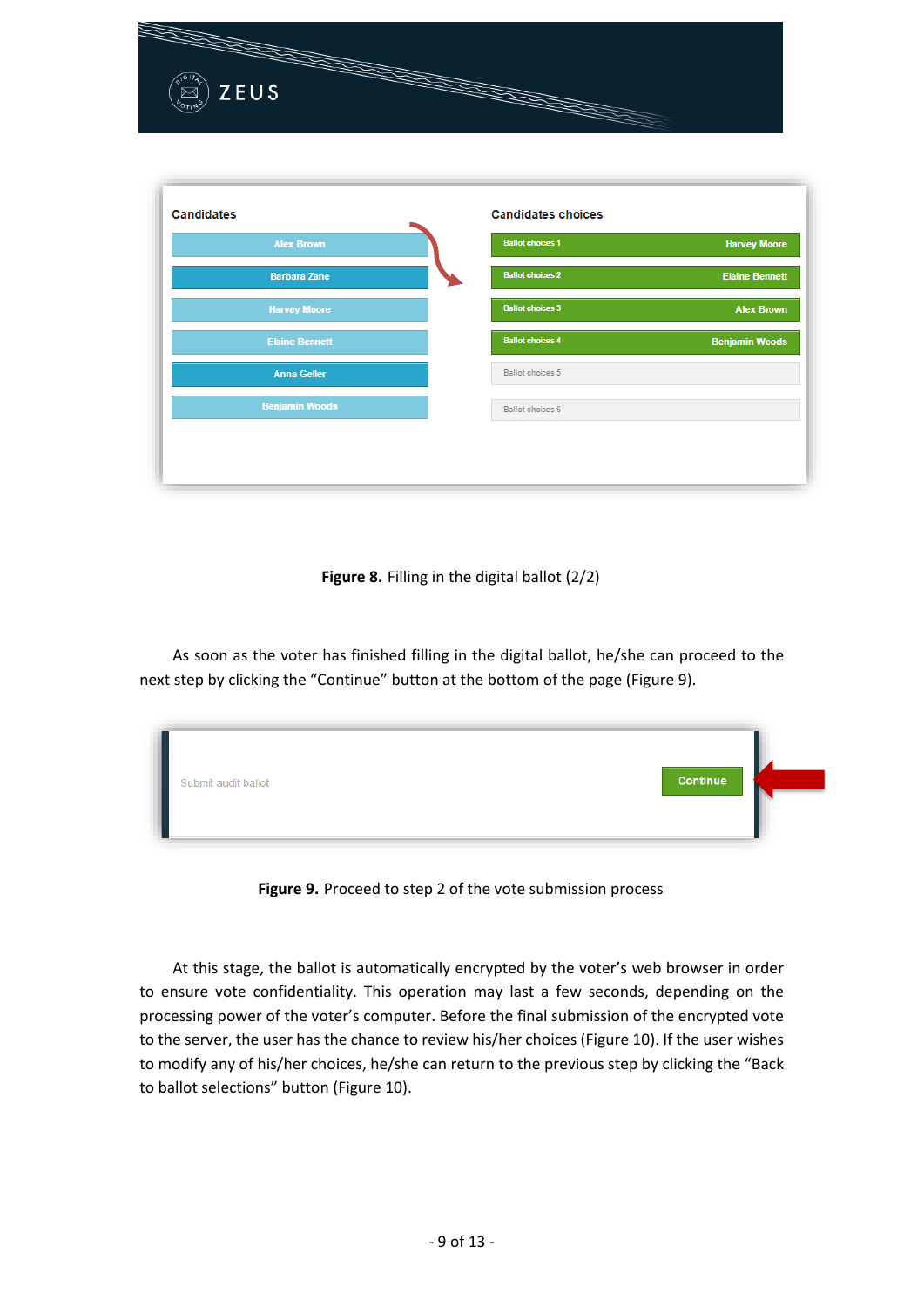| $\left(\begin{matrix} 1 & 0 \\ 0 & 0 \end{matrix}\right)$ ZEUS |  |
|----------------------------------------------------------------|--|

| Rector Elections, Rector Election                                                                                                  | <b>Information</b> |
|------------------------------------------------------------------------------------------------------------------------------------|--------------------|
| <b>Ballot submission</b><br><b>Ballot selection</b>                                                                                |                    |
| Your ballot has been encrypted successfully. Confirm your selections as they are presented below.                                  |                    |
| <b>Choice 1: Harvey Moore</b><br><b>Choice 2: Elaine Bennett</b><br><b>Choice 3: Alex Brown</b><br><b>Choice 4: Benjamin Woods</b> |                    |
| <b>Back to ballot selections</b>                                                                                                   |                    |
| I confirm that I am alone and nobody else has witnessed my selections.                                                             |                    |
| <b>Submit ballot</b>                                                                                                               |                    |

## **Figure 10.** Reviewing one's choices

*Confirm choices*

<span id="page-9-0"></span>Before submitting a vote to the server, the user has to confirm that he/she is alone in front of the terminal and nobody else has witnessed his/her selections", by checking the appropriate checkbox [\(Figure 11\)](#page-10-0). Finally, the vote can be submitted by clicking the "Submit ballot" button.

*Return to step 1*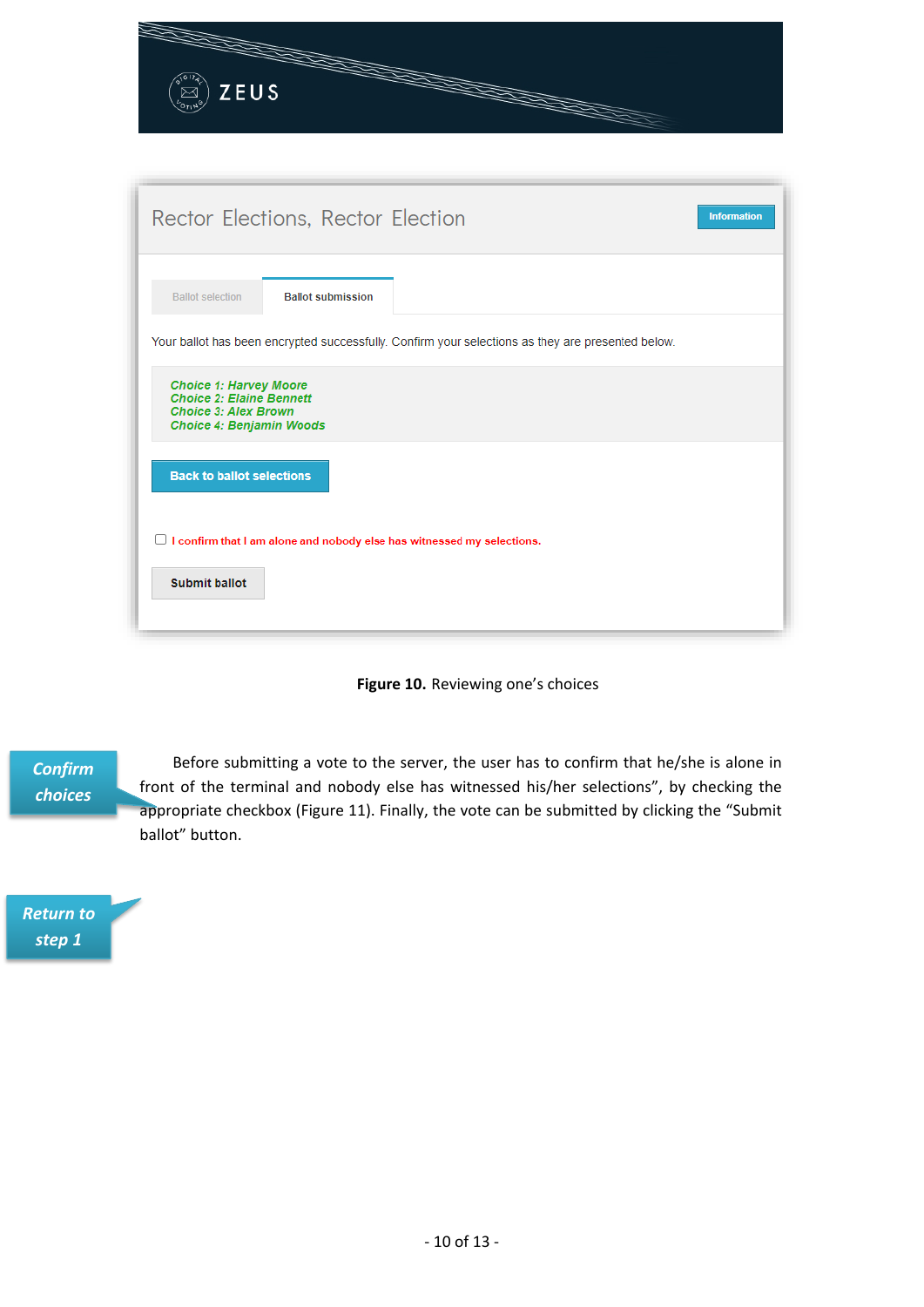|                | ZEUS<br><b>RECEIVED BY ANN</b>                                                                                                                           |  |
|----------------|----------------------------------------------------------------------------------------------------------------------------------------------------------|--|
|                | Rector Elections, Rector Election<br><b>Information</b>                                                                                                  |  |
|                | <b>Ballot submission</b><br><b>Ballot selection</b><br>Your ballot has been encrypted successfully. Confirm your selections as they are presented below. |  |
|                | <b>Choice 1: Harvey Moore</b><br><b>Choice 2: Elaine Bennett</b><br><b>Choice 3: Alex Brown</b><br>Choice 4: Benjamin Woods                              |  |
| 1              | <b>Back to ballot selections</b>                                                                                                                         |  |
| $\overline{2}$ | ✔ I confirm that I am alone and nobody else has witnessed my selections.<br><b>Submit ballot</b>                                                         |  |



<span id="page-10-0"></span>The encrypted ballot is sent to the Zeus server, which in turn informs the user that the vote has been recorded successfully [\(Figure 12,](#page-11-0) [Figure 13\)](#page-11-1). At the same time, a digital vote receipt is automatically issued and sent to the voter's e-mail address in plain-text format [\(Figure 13\)](#page-11-1).

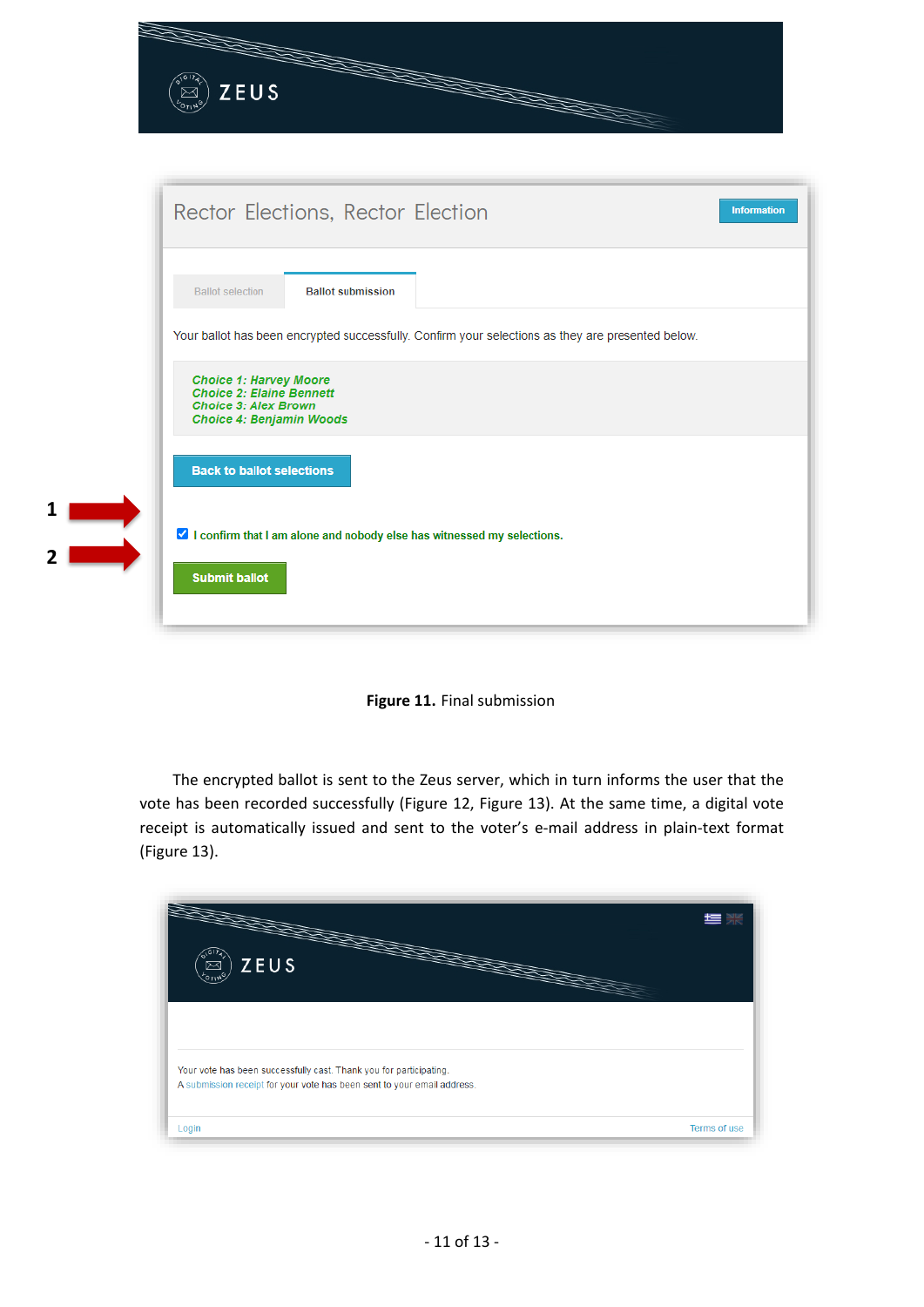

### **Figure 12.** Successful vote submission

<span id="page-11-0"></span>It is the voter's responsibility to safe-keep this file, as its presentment is necessary for the review of a ballot challenge. It is recommended to save the receipt locally, on the user's personal computer (or any other secure medium), in order for the file to be accessible even when there is no access to the user's e-mail account. The file is available either for download from the vote submission confirmation page [\(Figure 12\)](#page-11-0) or as attachment to the e-mail message sent to the voter [\(Figure 13\)](#page-11-1).

| Rector Elections - vote cast Inbox x                                                                                                           |                                         |
|------------------------------------------------------------------------------------------------------------------------------------------------|-----------------------------------------|
| Zeus Elections <elections@zeus.grnet.gr><br/>۰<br/><math>\equiv</math><br/>to me <math>\overline{\phantom{a}}</math></elections@zeus.grnet.gr> |                                         |
| You have successfully cast a vote in                                                                                                           |                                         |
| <b>Rector Elections</b><br><b>Rector election</b>                                                                                              |                                         |
| as                                                                                                                                             |                                         |
| Julia Griffin<br>with registration ID: 1                                                                                                       |                                         |
| you can find your encrypted vote attached in this mail.                                                                                        |                                         |
|                                                                                                                                                |                                         |
|                                                                                                                                                |                                         |
|                                                                                                                                                | <b>Attached</b><br>digital vote receipt |
| vote.signature<br>圄                                                                                                                            |                                         |
|                                                                                                                                                |                                         |

**Figure 13.** E-mail message with digital vote receipt

## <span id="page-11-1"></span>**NOTE:**

Voters are allowed to submit as many votes as they wish as long as the polls are open. This is a standard feature in electronic voting to guard against coercion. As the voters do not vote in a controlled environment (polling station), it is possible that they vote under duress. If this is so, they can then cast a vote reflecting their true choice later. Every new vote automatically voids the previous one and the proof of the previous vote's cancellation is included in the new digital vote receipt sent to the user.